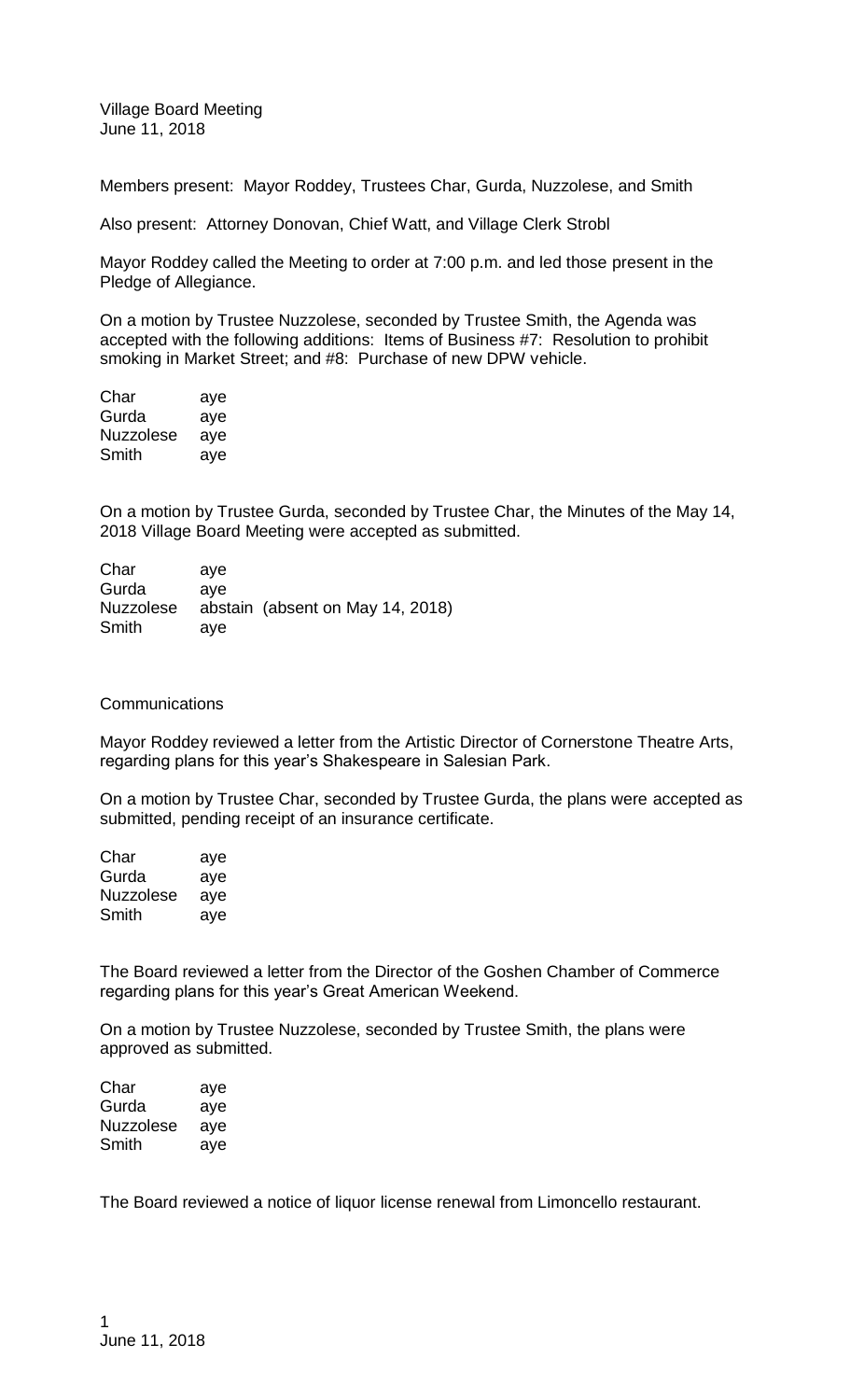Mayor Roddey explained a request from the owner of the building at 15 Matthews Street, for a variance to allow a Fitness Center in the DS zone.

Following discussion the Board concluded that the variance would not be in the best interests of zoning in the Village.

The Board reviewed a request from "Turn The Towns Teal", a national awareness campaign for ovarian cancer, requesting permission to display ribbons throughout the Village during the month of September.

On a motion by Trustee Char, seconded by Trustee Gurda, the request was approved.

| Char             | aye |
|------------------|-----|
| Gurda            | aye |
| <b>Nuzzolese</b> | aye |
| Smith            | aye |

A letter from the First Presbyterian Church, regarding children's rides during the Great American Weekend, was reviewed.

On a motion by Trustee Char, seconded by Trustee Gurda, the plans were approved as submitted.

| Char      | aye |
|-----------|-----|
| Gurda     | aye |
| Nuzzolese | aye |
| Smith     | aye |

Mayor Roddey read the following:

**Subject:** 2018 Drinking Water Contest - 1st Runner up!

Village of Goshen Water Supply:

On behalf of the Orange County Health Department we want to thank you for your participation in this year's Annual Drinking Water Contest and Congratulations on being selected as First Runner Up in this year's contest. We held our contest on June 2nd, 2018 and this year's winner was the City of Newburgh. If for some reason, the City of Newburgh is unable to attend this year's regional contest, Orange County would be proud to have the Village of Goshen represent us. Even though you did not win, you represented your water system proudly. Without your participation, the drinking water contest would not be possible. Your interest and concern in providing quality drinking water to your consumers is sincerely appreciated. Again, we thank you!

Steven Gagnon, M.P.H., P.E.

Senior Public Health Engineer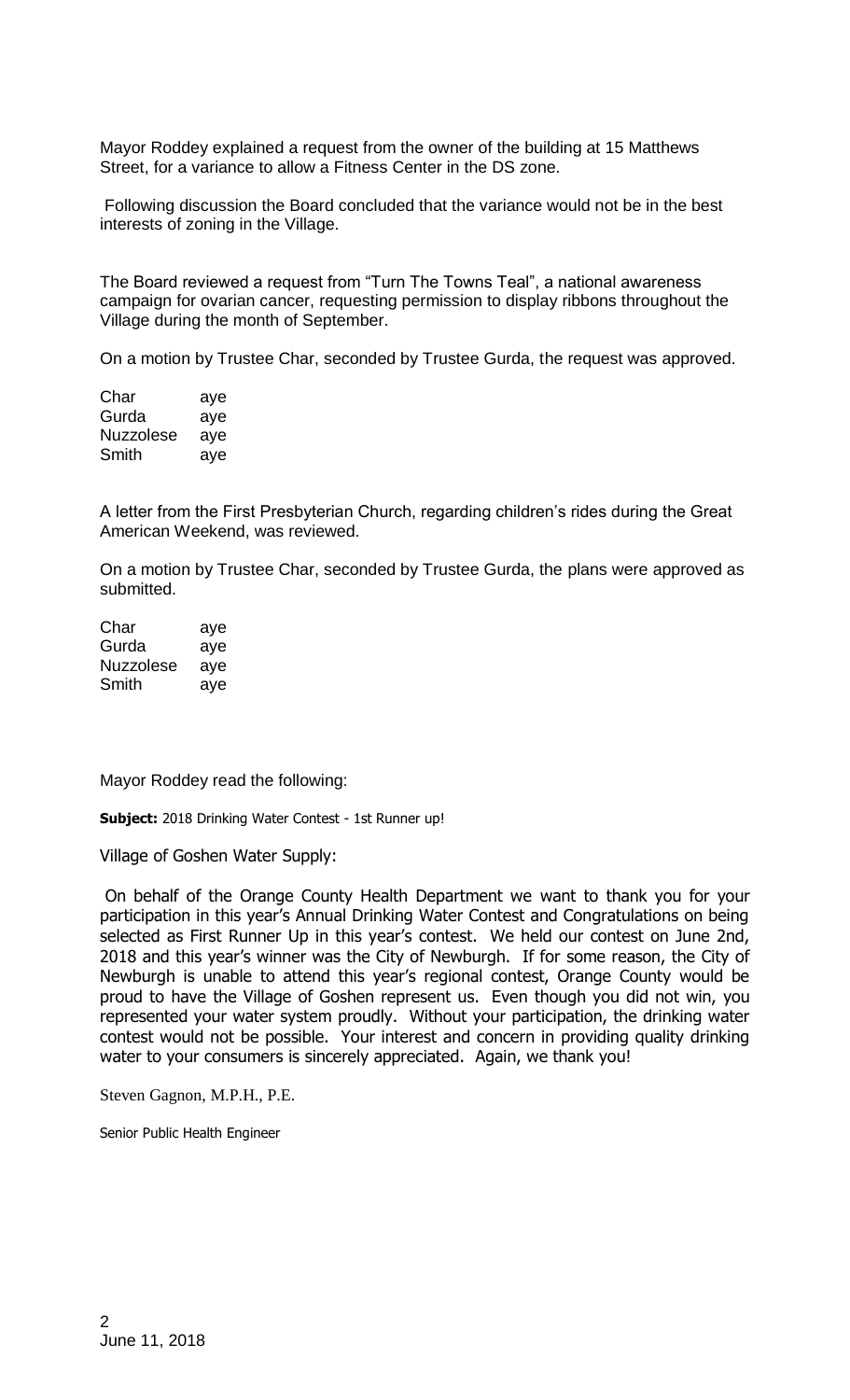Items of Business

On a motion by Trustee Char, seconded by Trustee Nuzzolese, Skylar Morales is hereby chosen to be the recipient of the Village of Goshen Scholarship for 2018.

This scholarship award, funded from the Orange County Community Development Block Grant Program, is in the amount of \$2000.00.

| Char             | aye |
|------------------|-----|
| Gurda            | aye |
| <b>Nuzzolese</b> | aye |
| Smith            | aye |

On a motion by Trustee Smith, seconded by Trustee Nuzzolese, Tyler J. Kennedy is hereby appointed part time Police Officer for the Village of Goshen Police Department at a salary of \$24.10 per hour. This appointment takes effect upon satisfactory completion of pre-employment paper work, and includes a maximum probationary period of 18 months.

| Char             | aye |
|------------------|-----|
| Gurda            | aye |
| <b>Nuzzolese</b> | aye |
| Smith            | aye |

On a motion by Trustee Nuzzolese, seconded by Trustee Smith, Jacob A. Manna is hereby appointed full time Police Officer for the Village of Goshen Police Department at an annual salary of \$64,606.00, pending satisfactory completion of pre-employment paper work, and physical and psychological testing. This appointment includes a maximum probationary period of 6 months.

| Char      | aye |
|-----------|-----|
| Gurda     | aye |
| Nuzzolese | aye |
| Smith     | aye |

On a motion by Trustee Char, seconded by Trustee Smith, Timothy Cox and Brian Ritchings are hereby authorized to attend the Hudson Valley Water Works' Seminar on June 13, 2018 at the Montgomery Senior Center. The total cost of this training is \$60.00, and the Department of Health will award 3.0 contact hours toward Water License recertification and 4.0 contact hours toward Sewer.

| Char      | aye |
|-----------|-----|
| Gurda     | aye |
| Nuzzolese | aye |
| Smith     | aye |

On a motion by Trustee Gurda, seconded by Trustee Smith, bills as examined by members of the Board were approved in accordance with Abstract 2017/2018 number 12, check numbers 14187 through 14371 in the amount of \$866,159.56.

Char aye